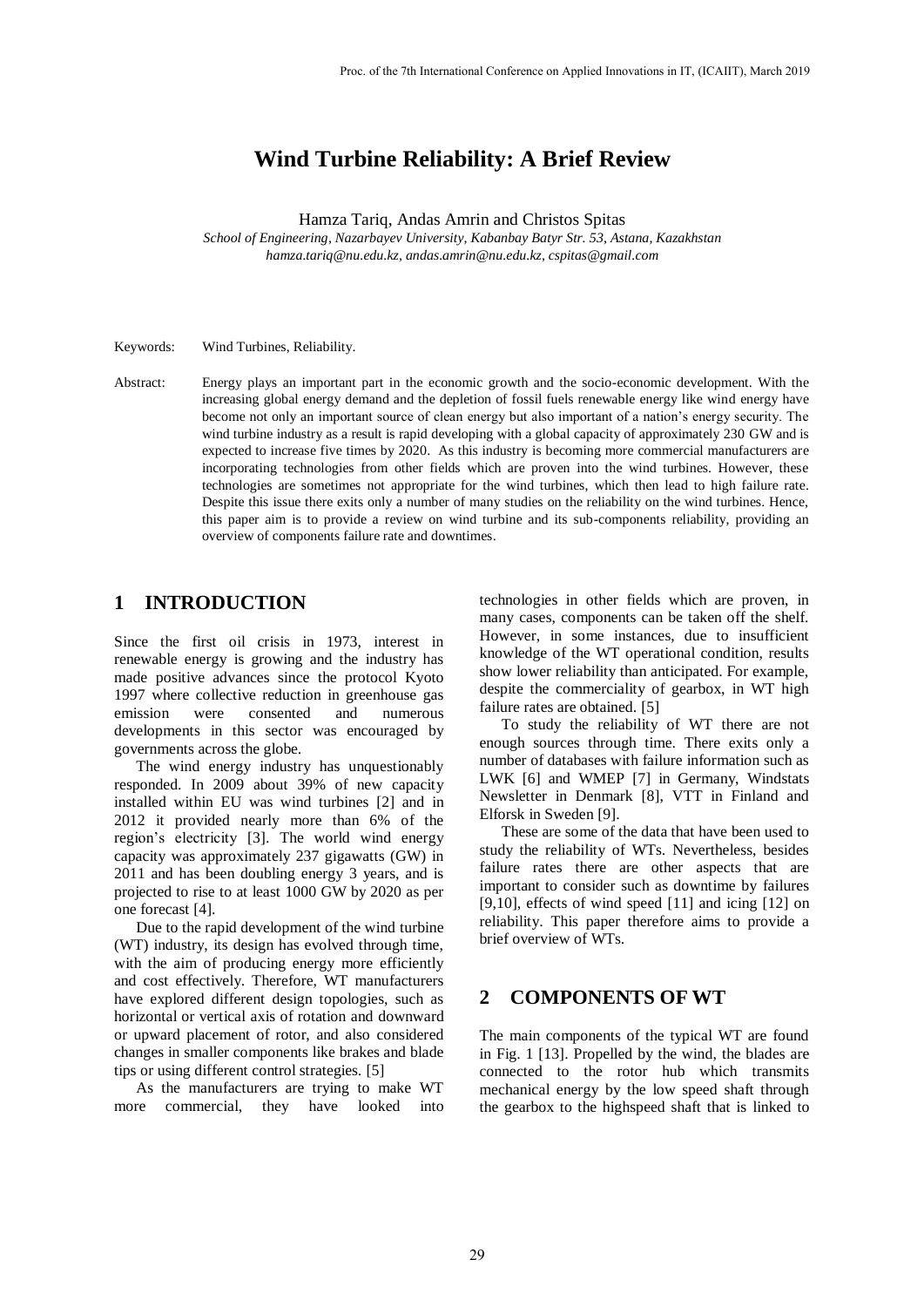the generator. The low speed shaft is held by the main bearings, and the gearbox regulates the speed. The yaw system that rotates the nacelle, is used for the alignment to the direction of the windspeed. Power going into the wind turbines are controlled by a pitch system that is mounted in each blade and also act as an aerodynamic brake. For the control of the pitch, brake and yaw systems, a meteorological unit may be used that provides weather data.



Figure 1: Components of WT: 1-base; 2-tower; 3-blades; 4-meteorological unit; 5-nacelle; 6-pitch system;7-hub; 8-main bearing; 9-low speed shaft; 10-gearbox; 11-high speedshaft; 12-brakesystem; 13-generator; 14-yaw system,15-converter, 16-bedplate. Drivetrain= 9-11 [13].

## **3 WT PERFORMANCE AND RELIABILITY**

Through many years of research, scientists had developed numerous models for the estimation of the performance of WT system. A brief review of performance evaluation methods is discussed here.

Abderrazzag [14] investigated the performance of a grid connected wind farm during 6 years operation and reported variation in wind speed and energy production on a monthly and annual basis for the whole examined period. Another study by Castro Sayas and Allan [15] proposed a probabilistic model of a wind frame taking into consideration the complex nature of the wind, the spatial wind speed correlation and the failure and repair process of WT. A study by Dokopoulos et al. [16] proposed an approach for predicting the economic performance and reliability of autonomous energy systems consisting of diesel generators and wind energy converters (WECs) based on the Monte Carlo-based method.

Billinton and Guung studied the capacity generation associated with wind energy, using a sequential Monte-Carlo simulation and showed that the contribution of WECs to the reliability performance of a generating system is highly dependent on the site wind condition [17]. A sequential Monte-Carlo simulation technique, proposed by Billinton et al. [18] is based on an hourly random simulation for the appropriate evaluation of a generating system including WECS.

Besides, an advanced model, developed and proposed by Kariniotakis et al. [19], which is based on recurrent high-order neural networks for the prediction of the power output profile of a wind park. Holcher [20] presented new storm regulation software, which helps to stabilize the grid during a storm wind and permits additional energy yield. This can subject less stress to the converter as a result of the switch off and start up process at high wind velocities which are avoided, along with their associated load peaks. For the evaluation of shortterm wind power fluctuations and their impact on electric power systems, Wan et al. [21] presented statistical properties of the data collected and discussed the results of data analysis. Additionally, through the examination and comparation of regression and artificial neural network models, Shuhui et al. [22] estimated the wind turbine power curves.

Camporeale et al. [23] proposed an electronic system for testing the performance of wind turbines. The main aim of this system is to increase the accuracy in the measurements of speed and torque for each steady-state point of the turbine characteristic power curve. Skiha et al. [24] suggested the steps that can be taken by the government agencies in order to ensure the desired growth of the wind industry in the country and to meet the technical challenges faced by the wind industry. Also, with regards to improving the performance of the wind farm, suggestion on the appropriate selection of the wind electric generator with an optimum rated wind speed was made.

WT life is typically for around 20 years and its failures are commonly predicted and assumed to follow a bathtub curve [25] (Fig. 2). Therefore, reliability of a system is its or its component capability to complete its required task under a certain condition at a defined period of time.

Tanver et al. [25] showed data from Germany and Danish turbines in their periods of early life and their period of usefulness, respectively. They failed to find any appropriate data for wear out periods as the WTs were relatively new and the WT that lose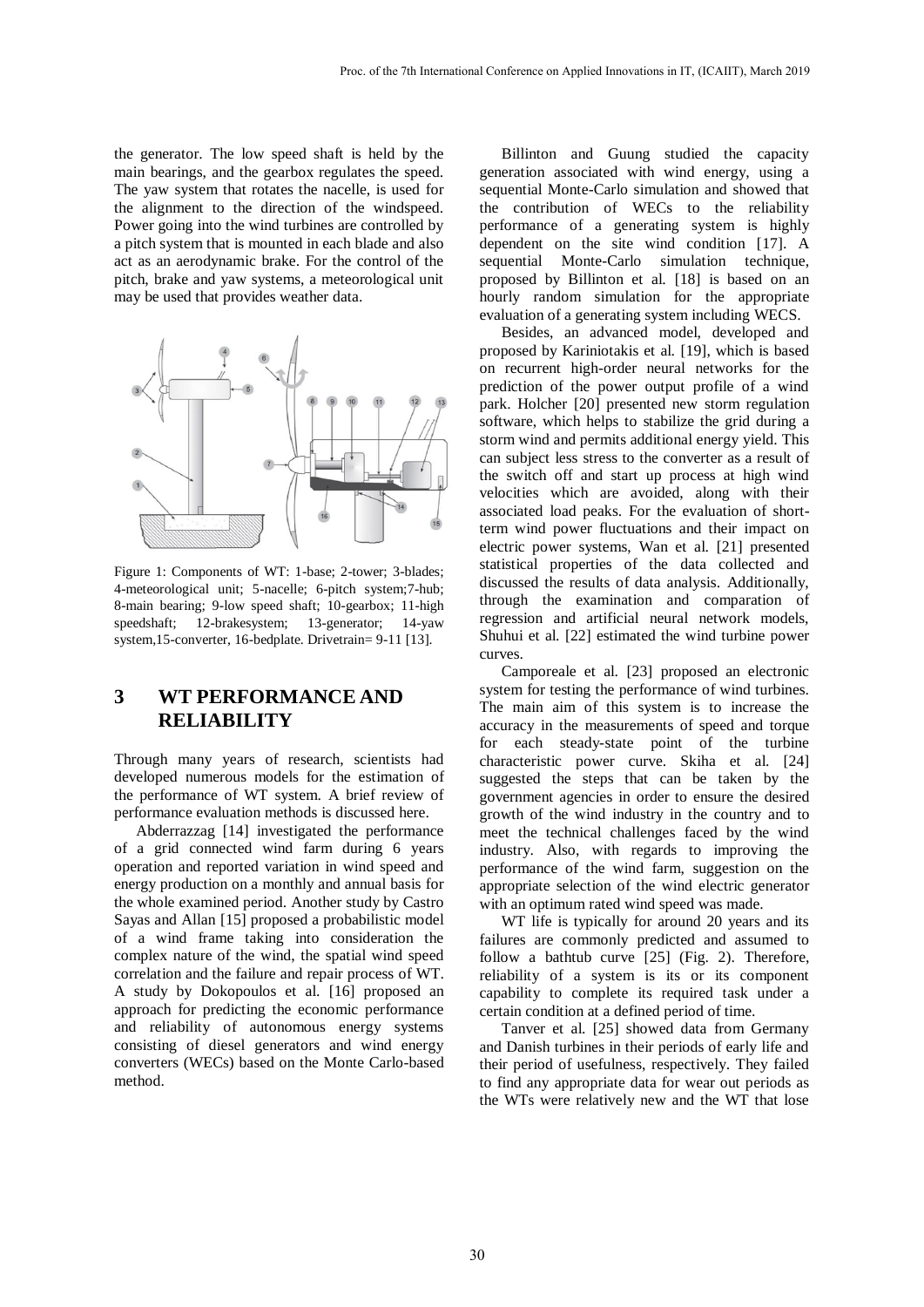reliability tend to be taken out of service before wear out. In addition, a study reported that the early periods of failure of a WT appear to be getting longer [26].



Figure 2: The 'bathtub curve' illustrating the reliability variation throughout the life of repairable machinery [13].

However, the typically reported average failure rate of the turbine per year is (1) [27],

$$
f = \frac{\sum_{i=1}^{I} N_i}{\sum_{i=1}^{I} X_i T_i}
$$
 (1)

where,  $f$  is the failure per turbine per year,  $N_i$  is the number of failures,  $T_i$  is the time interval ( $I$  in total of 1 year each one),  $X_i$  number of wind turbines reported.

Similarly, the downtime is the time in which the WT is not operating dur to a fault, typically comprised of time for diagnostic failure, accessing the mechanism, gathering repair equipment's and spare parts and repairing and restarting the WT. This can be calculated by (2) [27],

$$
d = \frac{\sum_{i=1}^{I} d_i}{\sum_{i=1}^{I} X_i T_i}
$$
 (2)

where, *d* is the failure per hour per turbine per year,  $d_i$  is the lost productive hours,  $T_i$  is the time interval as a result of failure and  $X_i$  number of wind turbines reported.

### **4 FAILURE OF WT COMPONENT**

There have been several studies conducted for the collection of reliability data, some of them including Germany, Sweden, Denmark and Finland. The data in all studies is presented in different forms, for instance, downtime distributions (%), failure rates as failures per turbine per year, failure distributions, downtime as hours lost per component. Also, factors such as types of WT, weather condition and location are also taken into account.

Tanver et al. [28] presented a correlation between weather, location and reliability of the WT due to the speed of wind. His later study [29] showed that there that is a stronger link between the temperature and humidity; weather conditions and failure rate on the reliability of the turbine than the wind speed.

Ribrant and Bertling [30] studied WT failure rate in Germany, Sweden and Finland. The failures data obtained for Germany was between 2003 and 2005 from 865 WTs, between 4% and 7% of the total. Failure rate was about 2.40 per turbine, mainly due to the faults in the sensors, hydraulic, electrical and control systems. Data for Sweden were collected between 2000 and 2004 from approximately 625 WTs ranging from 500-1500 kW. The average failure rate per turbine per year was about 0.4, newer WTs more than 1 MW had higher failures and most failures were in sensors, blades/pitch and electrical system [30-31]. Studies of about 72 WTs in Finland were done. The failure rate obtained was 1.38 per WT per year, mostly due to the blades/pitch, the hydraulic system and the gears. Overall, failures were common in sensors and blade, electrics, control and hydraulic systems in all countries. Gearbox failures accounted for the largest downtime in Sweden and Finland, followed by the control system in Sweden and blades/pitch in Finland. In Germany, generator failure accounted for the largest downtimes followed by gearbox.

McMillan and Ault [32] showed with Windstats data from Germany that the generator, rotor, main bearings and gears account for about 67% of downtime per failure. Similarly, Spinato et al. [33] analysed data from Winstats data [34] over a period of 11 years from Germany (WSD) and Denmark (WSDK). Along with this data, the study also studied data from Schleswig Holstein in Germany (LWK) [35]. From the findings, electrical systems had the highest failure rate, while gearbox led to the largest downtime per failure. Besides, larger WTs experienced higher failure rates [33] and higher costs [36].

Average failure rates of WT components are shown in Fig. 3 [13, 30, 31, 33, 37]. It can be seen that the control system, blades/pitch and electrical system have the cumulative highest failure rate, while Gears, yaw system, brake, generator are in the medium cumulative failure rate. The other components such as the drivetrain have low failure rate.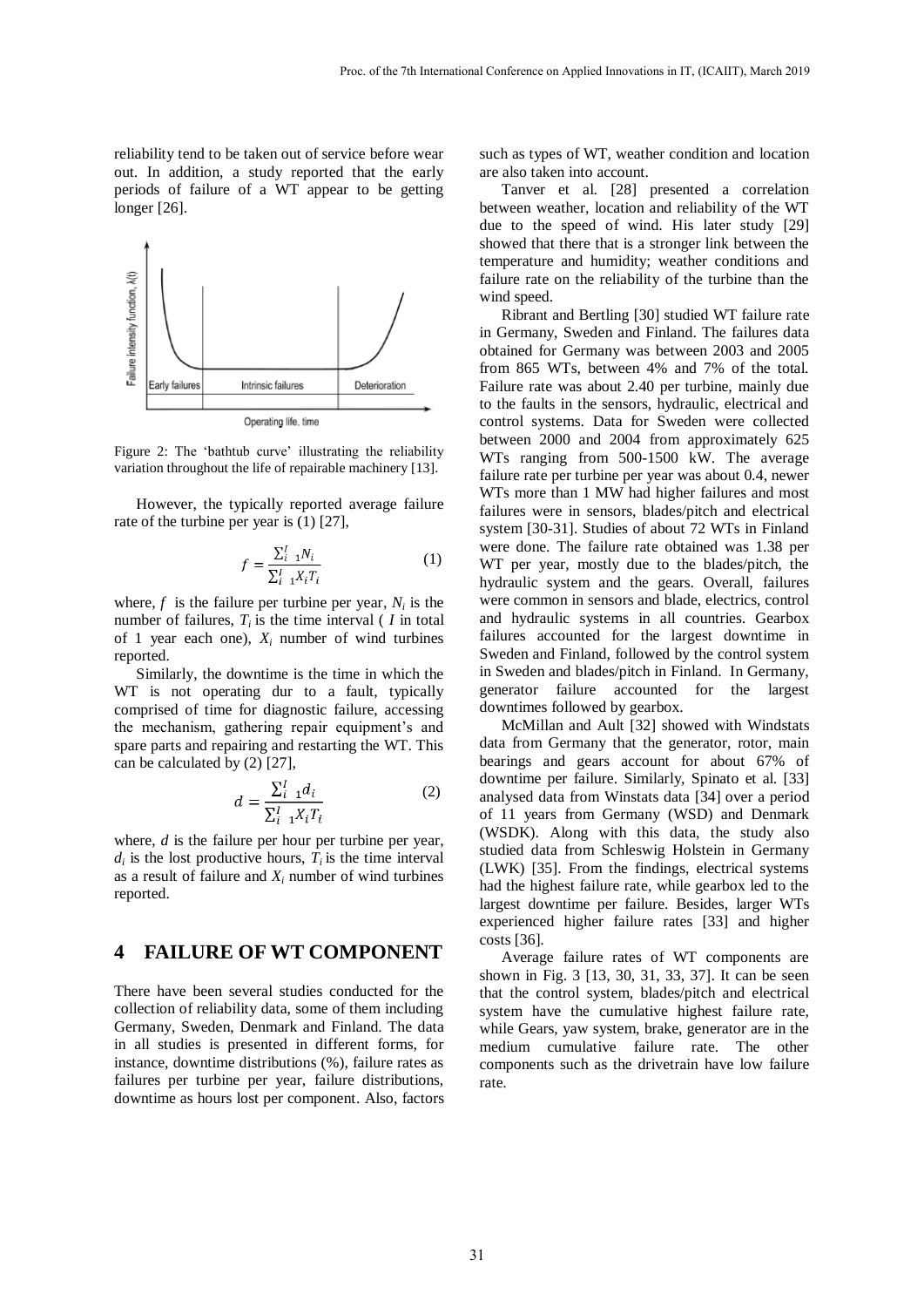

Figure 3: Average failure rate of WT components [13, 30, 31, 33, 37].

Bussel and Zaaijer [37-38] in a study presented that the blades have the highest failure rate of 0.72. Also, their work showed that the control system had failure rate per turbine per year in Germany of 0.66, but from the previous study by Ribrant and Bertling [30] it was about 0.40. Compared to Finland, Denmark or Sweden, electrical system in Germany fail more frequently [37], which could be due to the use of more electrical components in the WTs. None of the authors could find statistics or did not consider the failure rates of other components besides the ones described above, for instance, Spinato et al. [33] considered the failure rate of blades and hub combined as the rotor failure rate.

A different way of observing these studies from Germany, Sweden and Finland [31] is to look at the results as failure rates against hours lost per failure for each of the different components shown in Fig. 4. It should be noted that the hours lost per failure were obtained form downtime per turbine per year divided by failures per turbine per year.



Figure 4: Rate of failure vs. hours lost per failure: Sweden (SWE), Finland (FIN) and Germany (DEU) [13, 30, 31, 33].

Also, the two curves superimposed on the plot are lines of equal downtime of 5 and 25 hours

lost/turbine per year, which is just to ease the identification of components failure frequencies or the downtimes per failure.

### **5 CONCLUSION**

- Between different studies the reported failure rates and downtimes of the generators, brakes, sensors, hubs, yaw system and structure do not vary much. The exception is the gearbox, blades and hydraulics;
- Most frequently cited components that experience failures are blades, electrical and control systems, while gearbox, blades and generator are considered to have the highest downtime;
- Gears, blades or hydraulics are considered to be the most problematic components affecting the reliability of WT, as the combination of failure rate and downtime per failure results in a high overall downtime.

### **REFERENCES**

- [1] G. Eason, B. Noble and I.N. Sneddon, "On certain integrals of Lipschitz-Hankel type involving products of Bessel functions," Phil. Trans. Roy. Soc. London, vol. A247, pp. 529-551, April 1955.
- [2] European Wind Energy Association (EWEA), Wind in power 2009: European statistics, 2010, [Online] Available: http://www.ewea.org.
- [3] L. Fried, S. Shukla and S. Sawyer, "Global wind report", Annual market update 2011, Global Wind Energy Council (GWEC), June 2012, [Online] Available: www.gwec.net.
- [4] M. Villasalero, J.M. Pinar and F.P. García, "Technological innovation and dynamic capabilities in the Spanish wind energy business", Journal of Euro marketing, vol. 20, 2011, pp. 18-38.
- [5] E. Echavarria, B. Hahn, G. Van Bussel and "Reliability of Wind Turbine Technology Through Time", Journal Of Solar Energy<br>Engineering, vol. 130(3), 2008, p. 1-10, doi: vol. 130(3), 2008, p. 1-10, doi: 10.1115/1.2936235
- [6] "Eggersglüß: Windenergie X Praxisergebnisse, Landwirtschaftskammer Germany, 2004.
- [7] "Wind Energy Report Germany 2006," ISET, Kassel, 2006.
- [8] "WindStats Newsletter," Denmark, vol. 12(4)-14(3), 1999-2001.
- [9] J. Ribrant, "Reliability Performance and Maintenance – A Survey of Failures in Wind Power Systems," MS thesis, KTH School of Electrical Engineering, Stockholm, 2006.